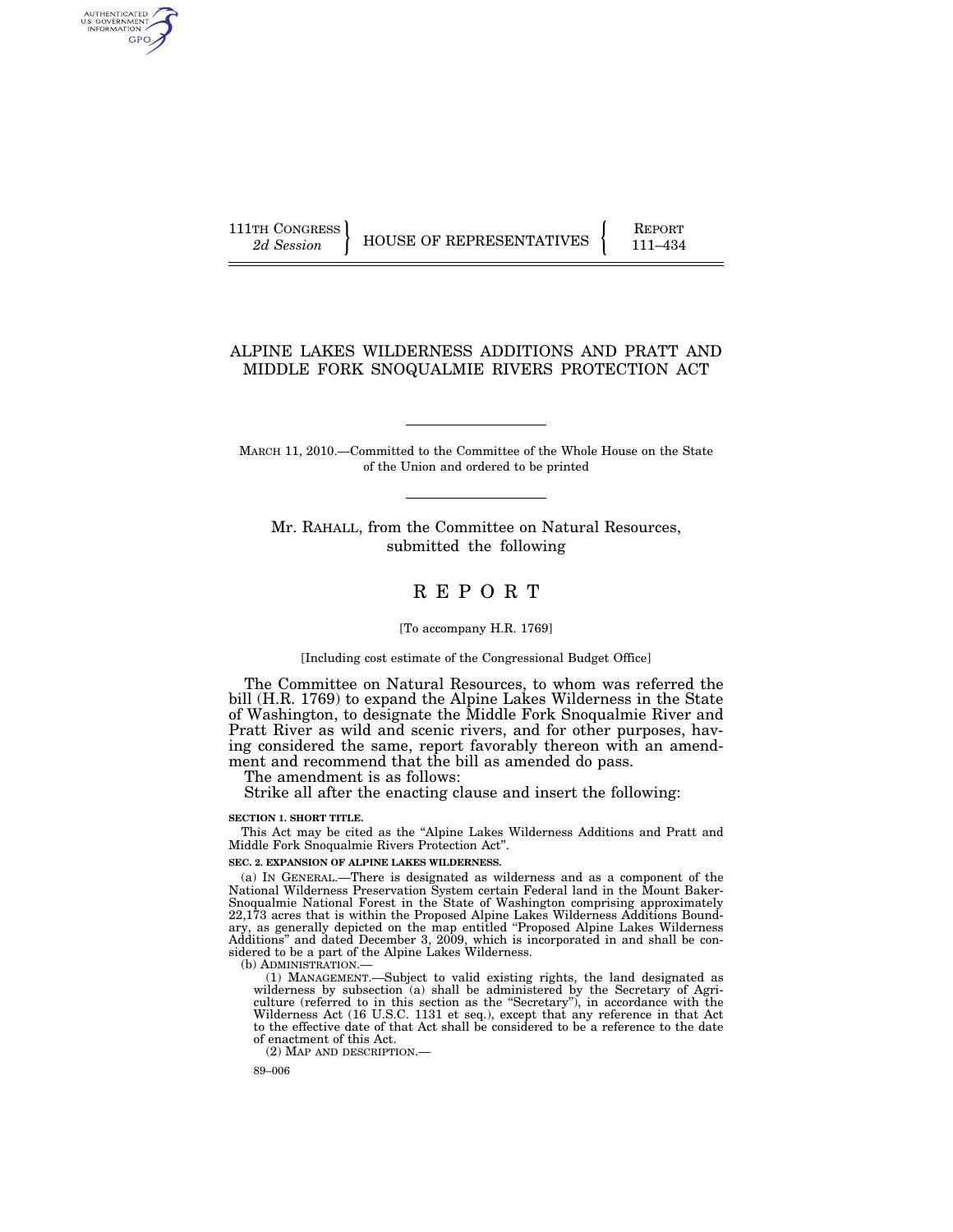(A) IN GENERAL.—As soon as practicable after the date of enactment of this Act, the Secretary shall file a map and a legal description of the land designated as wilderness by subsection (a) with—

(i) the Committee on Natural Resources of the House of Representatives; and

(ii) the Committee on Energy and Natural Resources of the Senate. (B) FORCE OF LAW.—A map and legal description filed under subparagraph (A) shall have the same force and effect as if included in this Act, except that the Secretary may correct minor errors in the map and legal description.

(C) PUBLIC AVAILABILITY.—The map and legal description filed under subparagraph (A) shall be filed and made available for public inspection in the appropriate office of the Forest Service.

(c) INCORPORATION OF ACQUIRED LAND AND INTERESTS IN LAND.—Any land or interests in land within the Proposed Alpine Lakes Wilderness Additions Boundary, as generally depicted on the map entitled ''Proposed Alpine Lakes Wilderness Additions'' and dated December 3, 2009, that is acquired by the United States shall—

(1) become part of the wilderness area; and

 $(2)$  be managed in accordance with subsection  $(b)(1)$ .

#### **SEC. 3. WILD AND SCENIC RIVER DESIGNATIONS.**

Section  $3(a)$  of the Wild and Scenic Rivers Act (16 U.S.C. 1274 $(a)$ ) is amended by adding at the end the following:

) MIDDLE FORK SNOQUALMIE, WASHINGTON.—The 27.4-mile segment from the headwaters of the Middle Fork Snoqualmie River near La Bohn Gap in NE 1⁄4 sec. 20, T. 24 N., R. 13 E., to the northern boundary of sec. 11, T. 23  $\dot{N}$ ., R. 9 E., to be administered by the Secretary of Agriculture in the following classifications:

"(A) The approximately 6.4-mile segment from the headwaters of the Middle Fork Snoqualmie River near La Bohn Gap in NE 1⁄4 sec. 20, T. 24 N., R. 13

E., to the west section line of sec. 3, T. 23 N., R. 12 E., as a wild river.

''(B) The approximately 21-mile segment from the west section line of sec. 3, T. 23 N., R. 12 E., to the northern boundary of sec. 11, T. 23 N., R. 9 E., as a scenic river.<br>
) PRATT RIVER, WASHINGTON.—The entirety of the Pratt River in the State

''(ll) PRATT RIVER, WASHINGTON.—The entirety of the Pratt River in the State of Washington, located in the Mount Baker-Snoqualmie National Forest, to be administered by the Secretary of Agriculture as a wild river.''.

#### PURPOSE OF THE BILL

The purpose of H.R. 1769 is to expand the Alpine Lakes Wilderness in the State of Washington, to designate the Middle Fork Snoqualmie River and Pratt River as wild and scenic rivers, and for other purposes.

#### BACKGROUND AND NEED FOR LEGISLATION

The Alpine Lakes Wilderness was originally designated by Congress in 1976. It sits 45 minutes east of downtown Seattle and has become one of the most visited wilderness areas in the country. The proposed wilderness additions, which total approximately 22,000 acres, are low elevation lands that provide important habitat for wildlife during times of the year when high elevation lands are covered by snow. Elk, deer, cougars, and bobcats all live in the mountain valleys that comprise the wilderness additions proposed by H.R. 1769.

The bill would also designate 27.4 miles of the Middle Fork Snoqualmie River and the entire Pratt River as wild and scenic rivers. In 1990, the U.S. Forest Service recommended these rivers for designation because of their outstanding recreation, fisheries, wildlife, and ecological values. The Pratt River is a major tributary of the Middle Fork Snoqualmie River, and both rivers are a source of clean water for the fisheries of the Snohomish River system.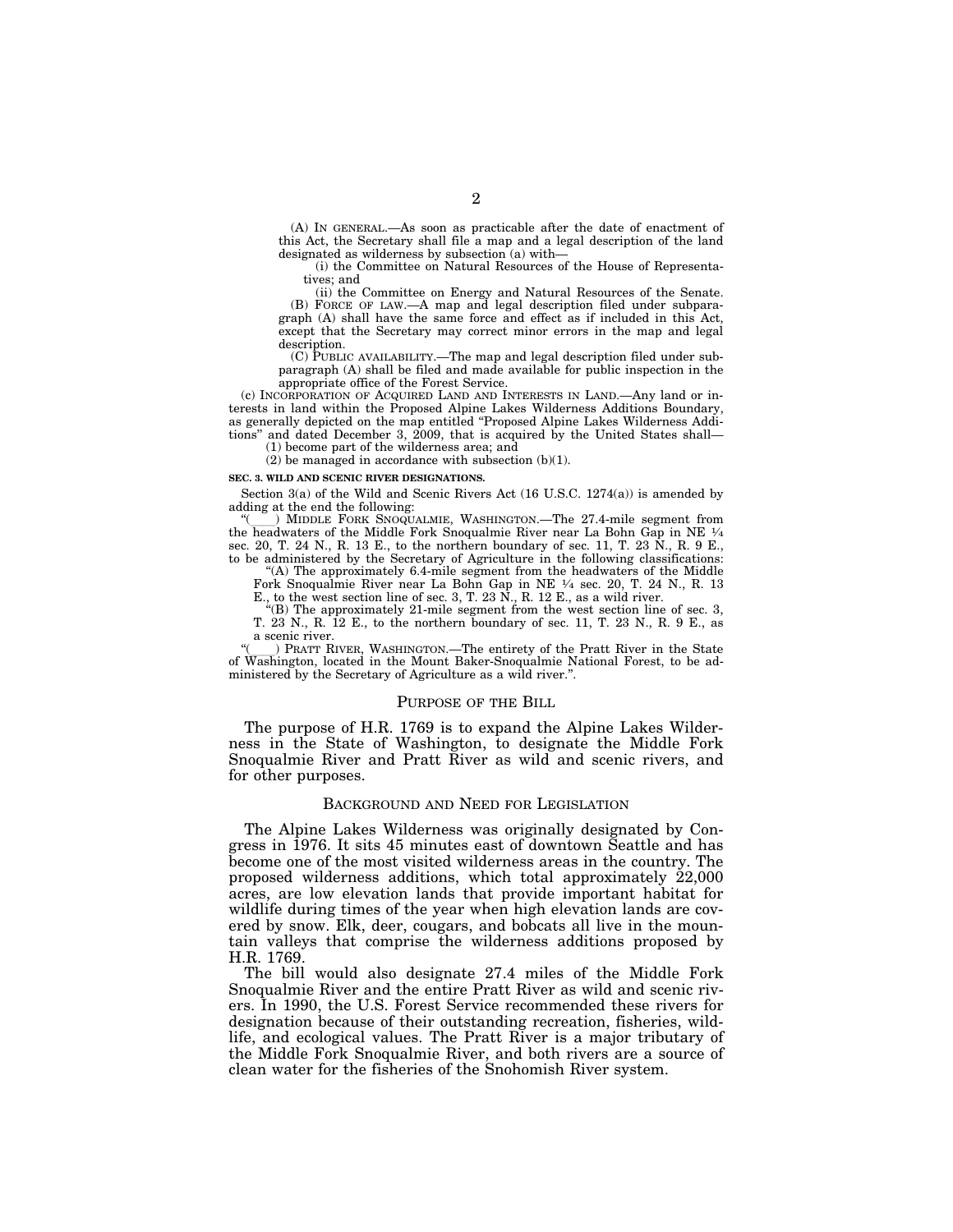### COMMITTEE ACTION

H.R. 1769 was introduced on March 26, 2009 by Representative Dave Reichert (R–WA). The bill was referred to the Committee on Natural Resources, and within the Committee to the Subcommittee on National Parks, Forests and Public Lands. On November 5, 2009, the Subcommittee held a hearing on the bill, during which a representative of the Forest Service testified that the Administration is in favor of the bill with some technical changes regarding two trails that impact the proposed wilderness additions.

On February 24, 2010, the Subcommittee was discharged from further consideration of H.R. 1769 and the full Natural Resources Committee met to consider the bill. Subcommittee Chairman Raul Grijalva (D–AZ) offered an amendment in the nature of a substitute to address the boundary issues raised by the Forest Service. The amendment was adopted by voice vote. The bill, as amended, was then ordered favorably reported to the House of Representatives by voice vote.

### COMMITTEE OVERSIGHT FINDINGS AND RECOMMENDATIONS

Regarding clause  $2(b)(1)$  of rule X and clause  $3(c)(1)$  of rule XIII of the Rules of the House of Representatives, the Committee on Natural Resources' oversight findings and recommendations are reflected in the body of this report.

#### CONSTITUTIONAL AUTHORITY STATEMENT

Article I, section 8 and Article IV, section 3 of the Constitution of the United States grants Congress the authority to enact this bill.

## COMPLIANCE WITH HOUSE RULE XIII

1. Cost of Legislation. Clause 3(d)(2) of rule XIII of the Rules of the House of Representatives requires an estimate and a comparison by the Committee of the costs which would be incurred in carrying out this bill. However, clause  $3(d)(3)(B)$  of that rule provides that this requirement does not apply when the Committee has included in its report a timely submitted cost estimate of the bill prepared by the Director of the Congressional Budget Office under section 402 of the Congressional Budget Act of 1974.

2. Congressional Budget Act. As required by clause 3(c)(2) of rule XIII of the Rules of the House of Representatives and section 308(a) of the Congressional Budget Act of 1974, this bill does not contain any new budget authority, spending authority, credit authority, or an increase or decrease in revenues or tax expenditures.

3. General Performance Goals and Objectives. As required by clause  $3(c)(4)$  of rule XIII, the general performance goal or objective of this bill is to expand the Alpine Lakes Wilderness in the State of Washington, to designate the Middle Fork Snoqualmie River and Pratt River as wild and scenic rivers, and for other purposes.

4. Congressional Budget Office Cost Estimate. Under clause 3(c)(3) of rule XIII of the rules of the House of Representatives and section 403 of the Congressional Budget Act of 1974, the Committee has received the following cost estimate for this bill from the Director of the Congressional Budget Office: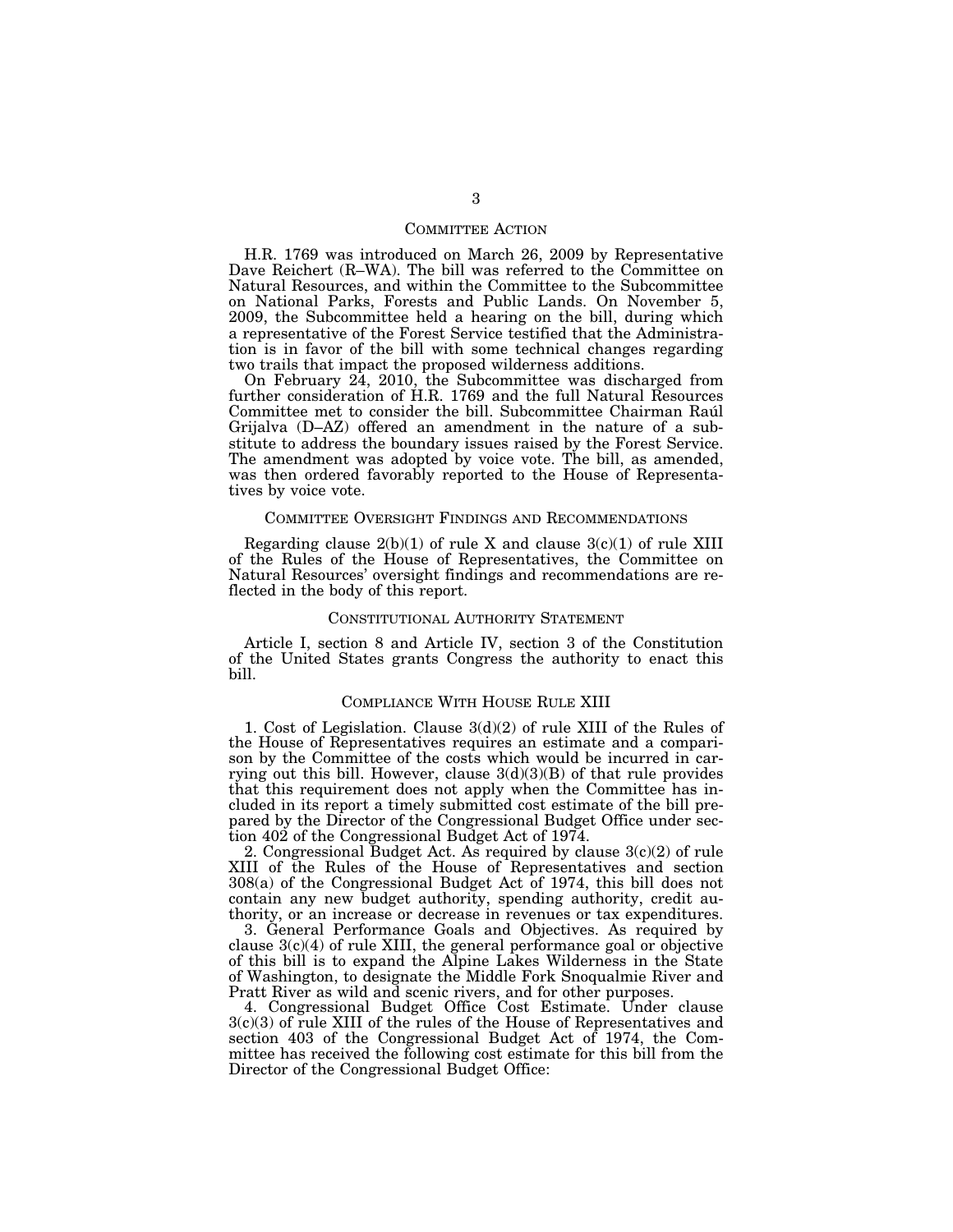### *H.R. 1769—Alpine Lakes Wilderness Additions and Pratt and Middle Fork Snoqualmie Rivers Protection Act*

H.R. 1769 would add more than 22,000 acres of public land in the state of Washington to the Alpine Lakes Wilderness. The bill also would designate about 27 miles of waterways in the area as wild or scenic rivers. Based on information provided by the Forest Service, which administers most of the affected land, CBO estimates that implementing H.R. 1769 would have no significant effect on the federal budget. Enacting the legislation would not affect revenues or direct spending; therefore, pay-as-you-go procedures would not apply.

The acreage and waterways to be added by the legislation to the National Wilderness Preservation System and the Wild and Scenic Rivers System are currently administered by the Forest Service or owned by the state. CBO estimates that no additional resources would be required to manage the affected areas as a result of the new designations. We expect that any costs to revise brochures, maps, and signs would be minimal because most such revisions would take place in conjunction with scheduled reprinting and routine maintenance.

Finally, we estimate that enacting the legislation would have no effect on offsetting receipts because the affected lands, which are already managed for conservation purposes, currently produce no income, and are not expected to in the future.

The bill contains no intergovernmental or private-sector mandates as defined in the Unfunded Mandates Reform Act and would impose no costs on state, local, or tribal governments.

On January 21, 2010, CBO transmitted a cost estimate for S. 721, the Alpine Lakes Wilderness Additions and Pratt and Middle Fork Snoqualmie Rivers Protection Act as ordered reported by the Senate Committee on Energy and Natural Resources on December 16, 2009. The two versions of the legislation are nearly identical, and the estimated costs are the same.

The CBO staff contact for this estimate is Deborah Reis. The estimate was approved by Theresa Gullo, Deputy Assistant Director for Budget Analysis.

### COMPLIANCE WITH PUBLIC LAW 104–4

This bill contains no unfunded mandates.

### EARMARK STATEMENT

H.R. 1769 does not contain any congressional earmarks, limited tax benefits, or limited tariff benefits as defined in clause 9 of rule XXI.

### PREEMPTION OF STATE, LOCAL OR TRIBAL LAW

This bill is not intended to preempt any State, local or tribal law.

### CHANGES IN EXISTING LAW MADE BY THE BILL, AS REPORTED

In compliance with clause 3(e) of rule XIII of the Rules of the House of Representatives, changes in existing law made by the bill, as reported, are shown as follows (new matter is printed in italic